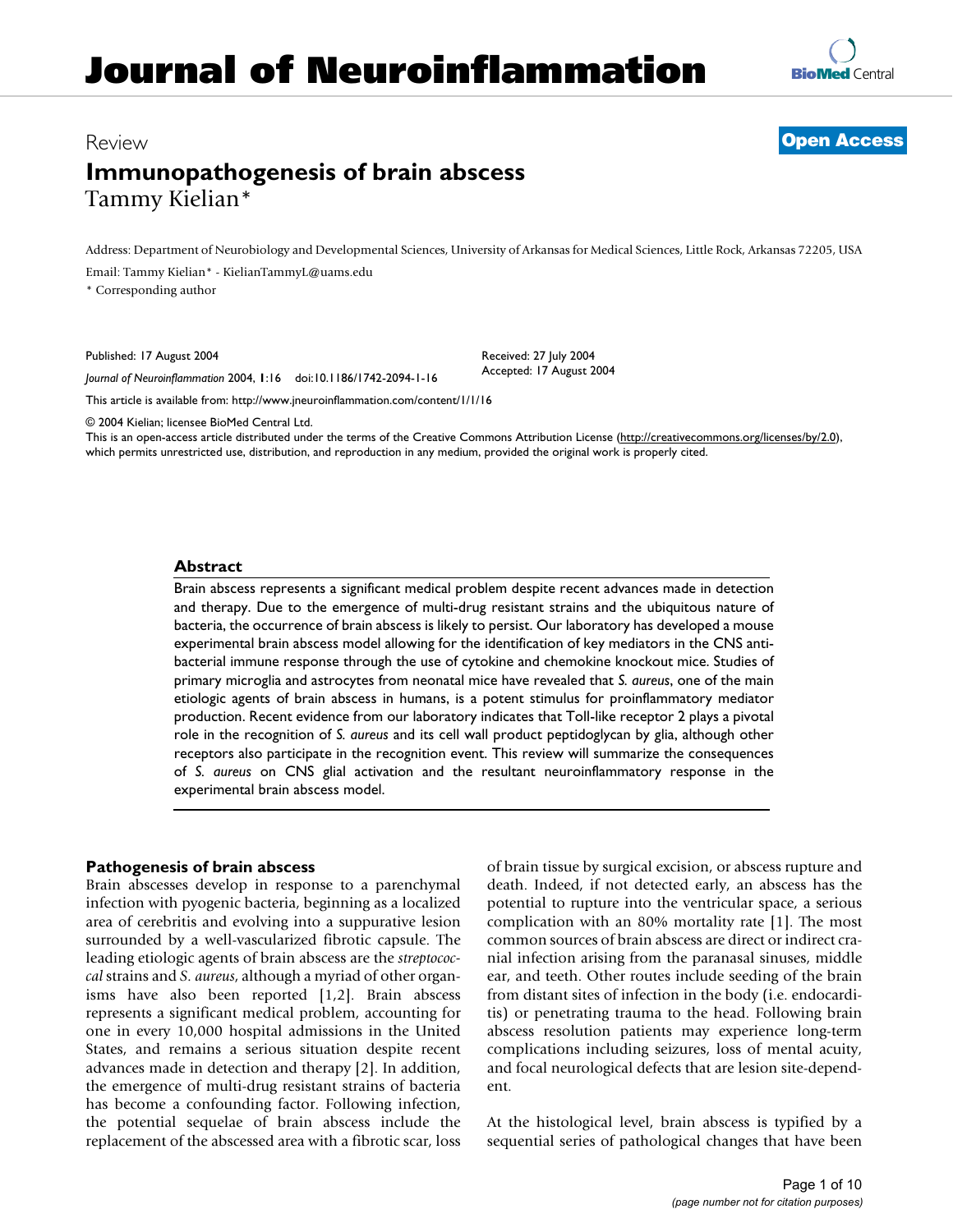

### **Figure 1**

Immunopathogenesis of brain abscess. Pyogenic bacteria such as *S. aureus* induce a localized suppurative lesion typified by direct damage to CNS parenchyma and subsequent tissue necrosis. Bacterial recognition by Toll-like receptor 2 (TLR2; **Y**) leads to the activation of resident astrocytes and the elaboration of numerous proinflammatory cytokines and chemokines. Microglia produce a similar array of proinflammatory mediators following bacterial stimulation; however, the receptor(s) responsible for *S. aureus* recognition and subsequent cell activation remain to be identified. Both microglia and astrocytes utilize TLR2 to recognize peptidoglycan (PGN) from the bacterial cell wall. Proinflammatory cytokine release leads to blood-brain barrier (BBB) compromise and the entry of macromolecules such as albumin and IgG into the CNS parenchyma. In addition, cytokines induce the expression of adhesion molecules (ICAM, intercellular adhesion molecule; VCAM, vascular cell adhesion molecule) which facilitate the extravasation of peripheral immune cells such as neutrophils, macrophages, and T cells into the evolving abscess. Newly recruited peripheral immune cells can be activated by both bacteria and cytokines released by activated glia, effectively perpetuating the anti-bacterial immune response that is thought to contribute, in part, to disease pathogenesis.

elucidated using the experimental rodent models described in detail below [3-7]. Staging of brain abscess in humans has been based on findings obtained during CT or MRI scans. The early stage or early cerebritis occurs from days 1–3 and is typified by neutrophil accumulation, tissue necrosis, and edema. Microglial and astrocyte activation is also evident at this stage and persists throughout abscess development. The intermediate, or late cerebritis stage, occurs from days 4–9 and is associated with a predominant macrophage and lymphocyte infiltrate. The final or capsule stage occurs from days 10 onward and is associated with the formation of a well-vascularized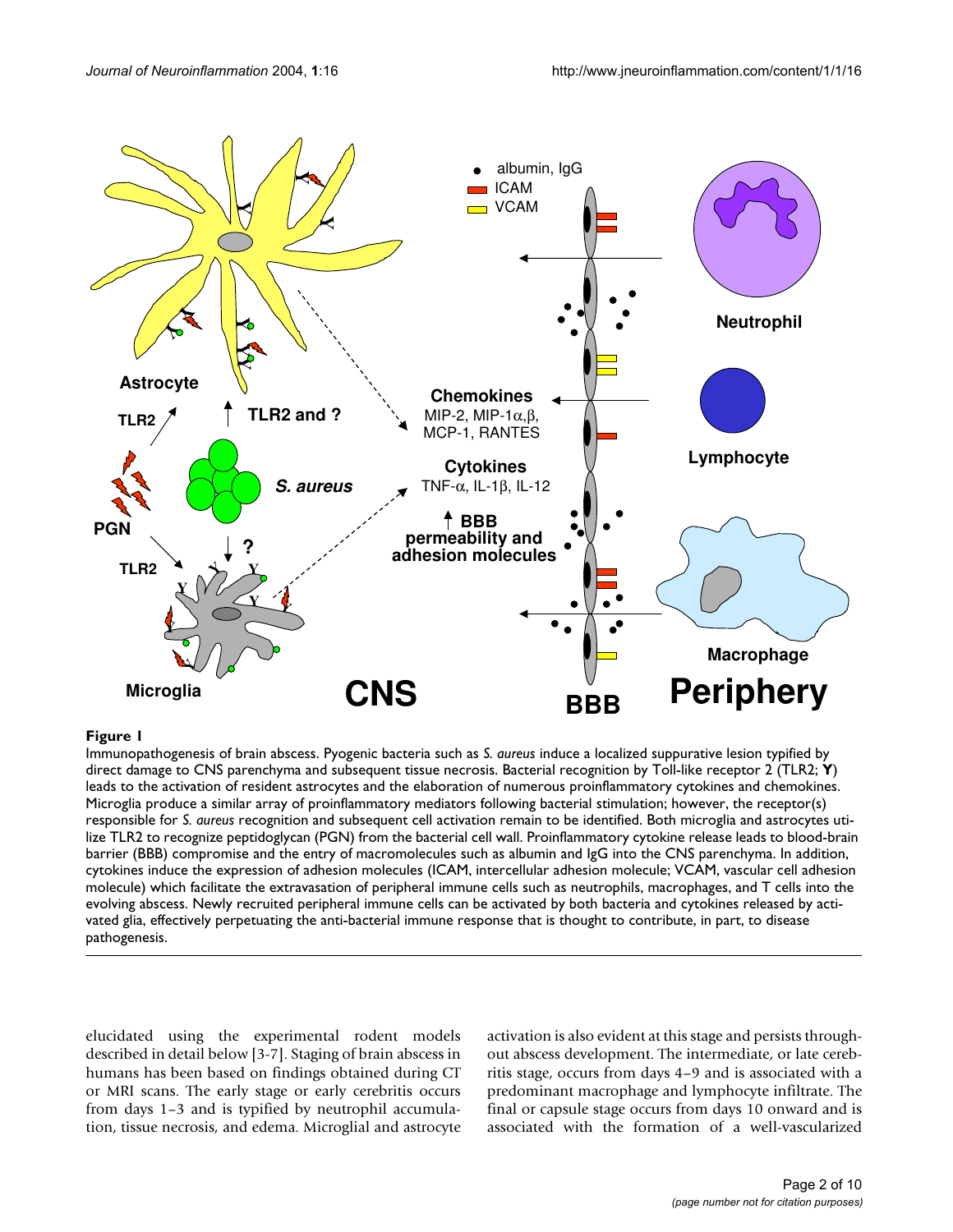abscess wall, in effect sequestering the lesion and protecting the surrounding normal brain parenchyma from additional damage. In addition to limiting the extent of infection, the immune response that is an essential part of abscess formation also destroys surrounding normal brain tissue. This is supported by findings in experimental models where lesion sites are greatly exaggerated compared to the localized nature of bacterial growth, reminiscent of an over-active immune response [5,8,9]. This phenomenon is also observed in human brain abscess, where lesions can encompass a large portion of brain tissue, often spreading well beyond the initial focus of infection. Therefore, controlling the intensity and/or duration of the anti-bacterial immune response in the brain may allow for effective elimination of bacteria while minimizing damage to surrounding brain tissue. The mechanisms elucidated to date in the immunopathogenesis of brain abscess are depicted in Figure 1.

## *S. aureus***-induced experimental brain abscess model**

Although case reports of brain abscess in humans are relatively numerous, studies describing the nature of the ensuing CNS and peripheral immune responses are rare. Therefore, our laboratory has developed a mouse experimental brain abscess model to elucidate the importance of host immune factors in disease pathogenesis [5,7-9]. Our mouse model was modified based on a previously published model in the rat [3] and utilizes *S. aureus*, one of the main etiologic agents of brain abscess in humans. The mouse brain abscess model accurately reflects the course of disease progression in humans, providing an excellent model system to study immunological pathways influencing abscess pathogenesis and the effects of therapeutic agents on disease outcome. We have successfully utilized this model to characterize inflammatory mediators induced in the brain immediately following *S. aureus* exposure [5] as well as identification of bacterial virulence factors critical for pathogenesis *in vivo* [8]. For example, we have demonstrated that *S. aureus* leads to the immediate and sustained expression of numerous proinflammatory cytokines and chemokines in the brain including tumor necrosis factor-alpha (TNF-α), interleukin-6 (IL-6), IL-1α,β, macrophage inflammatory protein-2 (MIP-2/ CXCL2), monocyte chemoattractant protein-1 (MCP-1/ CCL2), MIP-1 $\alpha$ /CCL3, MIP-1 $\beta$ /CCL4, and regulated upon activation T cell expressed and secreted (RANTES/CCL5) [5,7-9].

As mentioned earlier, lesion sites in both our experimental model and in human brain abscess are greatly exaggerated compared to the localized nature of bacterial growth, reminiscent of an over-active immune response. To account for the enlarged region of affected tissue involvement associated with brain abscesses compared to the relatively focal nature of the initial insult, we have proposed that proinflammatory mediator production following *S. aureus* infection persists, effectively augmenting damage to surrounding normal brain parenchyma [10]. Specifically, the continued release of proinflammatory mediators by activated glia and infiltrating peripheral immune cells may act through a positive feedback loop to potentiate the subsequent recruitment and activation of newly recruited inflammatory cells and glia. This would effectively perpetuate the anti-bacterial inflammatory response via a vicious pathological circle culminating in extensive collateral damage to normal brain tissue. Recent studies support persistent immune activation associated with experimental brain abscesses with elevated levels of IL-1β, TNF- $\alpha$ , and MIP-2 detected from 14 to 21 days following *S. aureus* exposure [9]. Concomitant with prolonged proinflammatory mediator expression, *S. aureus* infection was found to induce a chronic disruption of the bloodbrain barrier, which correlated with the continued presence of peripheral immune cell infiltrates and glial activation [9]. Collectively, these findings suggest that intervention with anti-inflammatory compounds subsequent to sufficient bacterial neutralization may be an effective strategy to minimize damage to surrounding brain parenchyma during the course of brain abscess development, leading to improvements in cognition and neurological outcomes.

Besides the potential detrimental roles cytokines may exert on surrounding normal brain parenchyma during the later stages of brain abscess, numerous proinflammatory cytokines such as IL-1β, TNF-α, and IL-6 may have beneficial effects on the establishment of host anti-bacterial immune responses. These cytokines exert numerous functions within CNS tissues including modulation of blood-brain barrier integrity, induction of adhesion molecule expression on cerebral microvascular endothelial cells, and subsequent activation of resident glia and infiltrating peripheral immune cells [11-17]. We recently examined the relative importance of IL-1, TNF-α and IL-6 in experimental brain abscess using cytokine knockout (KO) mice [7]. The IL-1 KO animals used for these studies were deficient in both IL-1 $\alpha$  and IL-1 $\beta$ ; therefore, potential caveats arising from redundancy in the activities of these two proteins were avoided. Despite the fact that these cytokines share many overlapping functional activities, IL-1 and TNF- $\alpha$  appear to play an important role in dictating the ensuing anti-bacterial response in brain abscess. This was evident by the finding that bacterial burdens were significantly higher in both IL-1 and TNF-α KOs compared to wild type mice which correlated with enhanced mortality rates in both KO strains [7]. In contrast, IL-6 was not found to be a major contributor to the host anti-bacterial immune response. These studies established important roles for IL-1 and TNF- $\alpha$  during the acute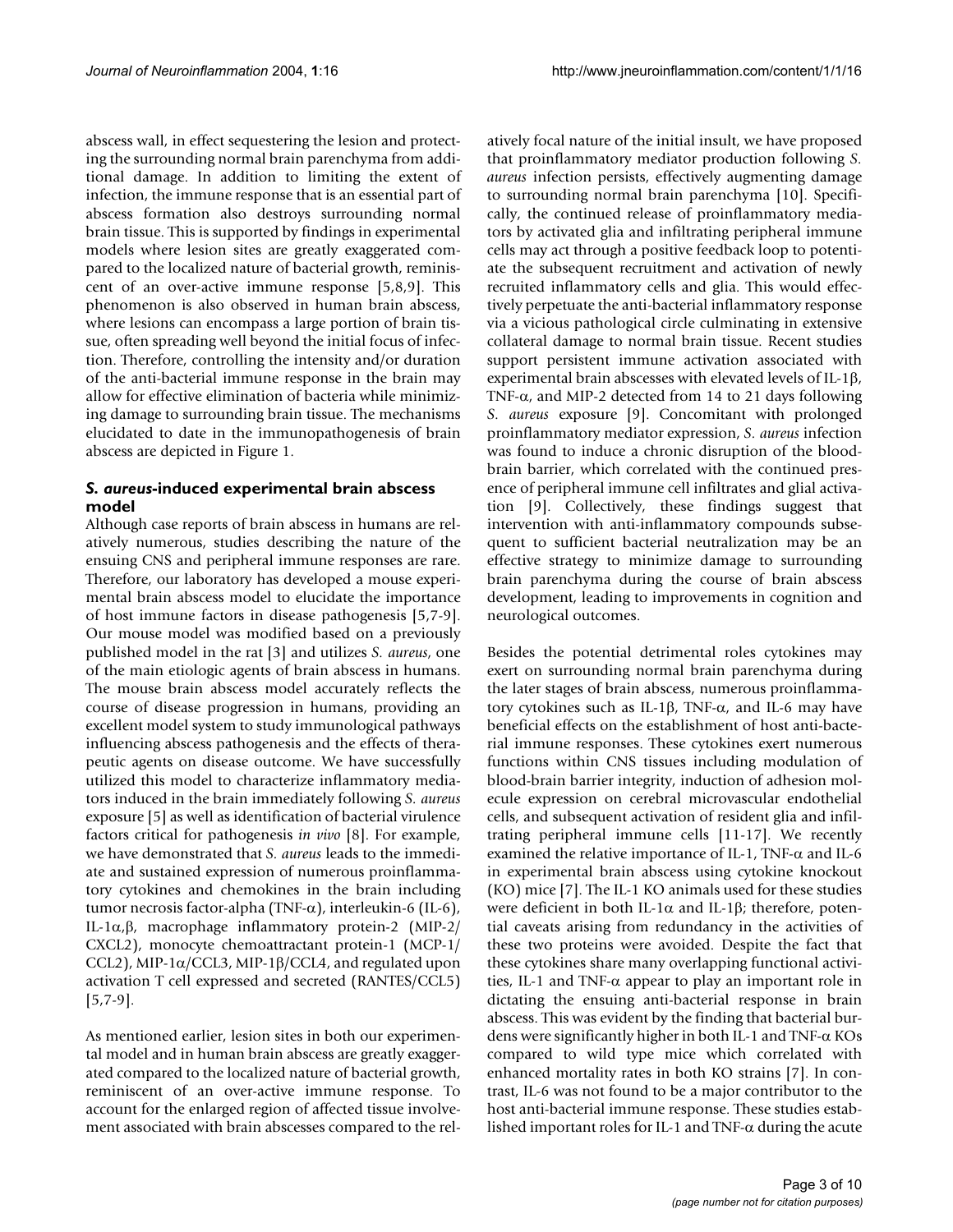phase of experimental brain abscess development, indicating that these cytokines individually dictate essential functions for the establishment of an effective anti-bacterial response in the CNS parenchyma.

Neutrophils are potent bactericidal effector cells and represent the major peripheral cell infiltrate associated with developing brain abscesses [5,9]. Neutrophils exert their bactericidal activity through the production of reactive oxygen and nitrogen intermediates and hydrolytic enzymes that directly destroy bacteria. In addition, neutrophils serve as a source of proinflammatory cytokines, such as TNF- $\alpha$  that serve to amplify the host anti-bacterial immune response [18,19]. However, the continuous release of these products by newly recruited and activated neutrophils can also contribute to tissue damage. Therefore, depending on the context of inflammation, neutrophils can have either beneficial or detrimental effects on the course of infectious diseases. We have recently revealed the functional importance of neutrophils in brain abscess development using antibody-mediated neutrophil depletion and CXCR2 KO mice where neutrophils lack the high-affinity receptor for the neutrophil chemoattractants MIP-2/CXCL2 and KC/CXCL2 [5]. Interestingly, in spite of elevated levels of the CXCR2 ligands MIP-2 and KC, neutrophil extravasation was impaired in CXCR2 KO mice, with cells remaining sequestered within small vessels in developing brain abscesses. Impaired neutrophil influx into evolving brain abscesses in both CXCR2 KO and neutrophil-depleted mice led to exacerbated disease typified by elevated bacterial burdens compared to wild type animals [5]. These studies demonstrate that CXCR2 ligands are the major chemotactic signals required for neutrophil influx into brain abscesses and that their activity cannot be substituted by alternative chemotactic factors such as complement split products (i.e. C3a, C5a), prostaglandins, leukotrienes, or other chemokines. Similar to our findings, the importance of neutrophils in *S. aureus*-induced acute cerebritis was demonstrated by Lo et al. where transient neutrophil depletion resulted in enhanced pathology [20]. In addition to MIP-2 and KC, numerous other chemokines are also detected within evolving brain abscesses including MIP-1α, MIP-1β, MCP-1, and TCA-3/CCL1 [5,8]. The potential roles these chemokines play in the pathogenesis of brain abscess development remain to be defined. However, they could be envisioned to influence the accumulation of monocytes and lymphocytes into the brain and possibly the establishment of adaptive immune responses. Indeed, we and others have demonstrated the influx [21](Kielian, unpublished observations) and generation of *S. aureus*-specific lymphocytes [9] in experimental brain abscess.

Staphylococci produce a wide array of virulence determinants that play a role in disease pathogenesis [22,23].

These can be broadly subdivided into surface and extracellular secreted proteins. Surface proteins include structural components of the bacterial cell wall such as lipoteichoic acid and peptidoglycan. Secreted proteins are generally expressed during the exponential phase of bacterial growth and include such proteins as α-toxin, lipase, and enterotoxin. We recently reported that virulence factor production by *S. aureus* is essential for the establishment of brain abscess in the experimental mouse model [8]. Specifically, a requirement for ongoing bacterial replication and/or virulence factor production was supported by the finding that heat-inactivated bacteria were not sufficient to induce proinflammatory cytokine/chemokine expression or abscess formation in the brain. Using a series of *S. aureus* mutants with various defects in virulence factor expression, we identified α-toxin as a critical virulence factor determinant in the experimental brain abscess model. Replication of a *S. aureus* α-toxin mutant was significantly attenuated in the brain, which correlated with a reduction in proinflammatory mediator expression and the failure to establish a well-defined abscess [8]. We proposed that in wild type bacteria, α-toxin, which leads to pore formation in mammalian cell membranes and subsequent osmotic lysis, serves as an effective mechanism to eliminate CNS resident immunocompetent cells (i.e. microglia and astrocytes) as well as professional phagocytes that infiltrate brain abscesses and exert potent anti-bacterial activity (i.e. neutrophils and macrophages). This would effectively impair the efficacy of the ensuing anti-bacterial immune response, allowing bacterial burdens to expand unchecked during the acute phase of disease. In contrast, in the absence of  $\alpha$ -toxin secretion, resident glia and infiltrating leukocytes would be capable of rapidly neutralizing bacteria, effectively facilitating the resolution of infection in a timely manner and thus preventing the establishment of a well-formed abscess. However, it is likely that additional virulence factors participate in *S. aureus* infection in the brain since the αtoxin mutant was not completely avirulent. Potential candidates include V8 protease, staphylococcal enterotoxin B, and protein A, the latter of which has been shown to bind to TNF receptor I in the host [24].

Recently, the *S. aureus*-induced experimental brain abscess model has been utilized by Stenzel et al. to demonstrate an important role for astrocytes in dictating the extent of brain abscess pathology [21]. Using glial fibrillary acidic protein (GFAP) KO mice, this group showed that brain abscess pathogenesis was exacerbated in KO animals where lesions were larger and typified by ill-defined borders, severe brain edema, and enhanced levels of vasculitis compared to wild type mice. In addition, GFAP KO mice exhibited a diffuse leukocyte infiltrate that extended into the uninfected contralateral hemisphere. Exacerbation of brain abscess severity in GFAP KO mice was attributed to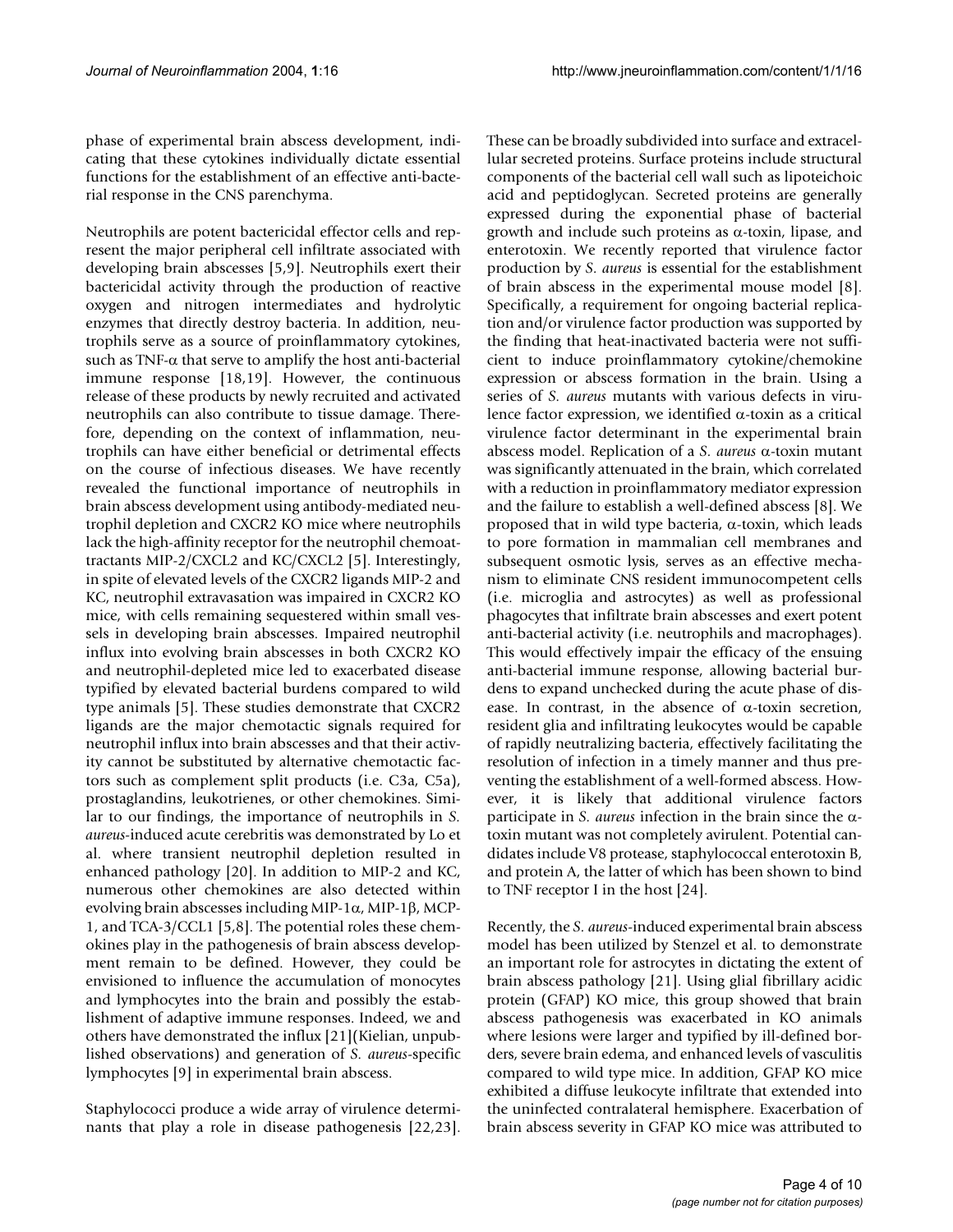the absence of a bordering function by astrocytes to contain the infection since strong GFAP immunoreactivity was observed along the abscess margins in wild type animals. It is intriguing that the absence of GFAP influences brain abscess evolution in such a dramatic manner, as astrocytes are still present and functional in these mice. It is possible that GFAP expression in activated astrocytes induces structural changes that influence the local cytoarchitecture leading to bacterial dissemination in brain abscess.

Collectively, the studies to date performed in the mouse experimental brain abscess model have begun to elucidate critical mediators in the pathogenesis of disease and host cytokines that play a pivotal role in the generation of the CNS anti-bacterial immune response. However, there are numerous issues that remain to be resolved regarding the role of inflammatory mediators in the evolution of brain abscess. For example, the potential importance of other proinflammatory cytokines and chemokines detected in brain abscess remain to be defined. In addition, factor(s) that participate in the initiation of the anti-bacterial adaptive immune response remain to be elucidated. Evidence to support the establishment of an adaptive immune response is provided by our recent findings that *S. aureus*specific lymphocytes are formed during the later stages of experimental brain abscess development [9]. It is not known whether the immune response generated during a previous brain abscess episode is capable of providing protection against a second CNS challenge. Another question relates to the potential dual role of various proinflammatory mediators during the course of brain abscess pathogenesis. As mentioned above, a dual role for IL-1 and TNF- $\alpha$  has been suggested by our findings that these cytokines are critical for establishing an effective host antibacterial immune response during the acute stage of brain abscess development. However, IL-1 and TNF-α expression persists within brain abscesses for at least 14 to 21 days following infection, suggesting an over-active immune response that is not down-regulated in a timely manner. We are currently using knockout mice to investigate the potential dual role these cytokines may exert during the evolution of brain abscess. Addressing these issues may facilitate the design of effective therapeutic regimens for brain abscess that would be capable of pathogen elimination without the accompanying destruction of surrounding brain parenchyma that normally occurs in disease.

### **Responses of microglia to the brain abscess pathogen** *S. aureus*

Relevant to our experimental brain abscess model, recent studies from our laboratory have established that both intact *S. aureus* and its cell wall product peptidoglycan (PGN) serve as potent stimuli for proinflammatory mediator production in primary microglia [5,10,25]. Specifically, exposure to both stimuli led to a dose- and timedependent induction of the proinflammatory cytokines IL-1β, TNF-α, IL-12 p40, and several chemokines including MIP-2, MCP-1, MIP-1α, and MIP-1β. The importance of microglia in the early host response to infection in brain abscess is suggested by the fact that proinflammatory mediator production is detected within 1 to 3 hours following the initial *S. aureus* infection, well before the significant accumulation of peripheral immune cell infiltrates [4]. Another study has also demonstrated that *S. aureus* induces IL-1β expression in neonatal rat microglia [26].

Microglia represent one of the main antigen presenting cells in the CNS [11,27]. To achieve efficient activation of antigen-specific T cells, microglia must express sufficient levels of major histocompatability complex (MHC) class II (signal I) and co-stimulatory molecules such as CD40, CD80, and CD86 (signal II). Recognition of signal I without the concomitant engagement of signal II results in T cell non-responsiveness or anergy. Our group found that both heat-inactivated *S. aureus* and PGN are capable of inducing microglial MHC class II [10,25], CD40, CD80, and CD86 receptor expression, similar to what has been described for microglia in response to the gram-negative bacterial product lipopolysaccharide (LPS) and interferon-γ (IFN-γ) [27-31]. The ability of *S. aureus* to augment the expression of receptors that are important for antigen presentation suggests that the ability of microglia to present bacterial peptides to antigen-specific T cells may be greatly enhanced following an initial exposure to *S. aureus*. The effects of *S. aureus* and PGN on microglial CD40, CD80, CD86, and MHC class II expression may either be a direct consequence of bacterial stimulation or indirect via the autocrine action of cytokines produced by activated microglia.

Microglial activation is a hallmark of brain abscess [4,5,9]. They respond robustly to both *S. aureus* and PGN with significant proinflammatory mediator expression, and many of these same mediators are persistently elevated in brain abscess. Drawing on this relationship, we have proposed that chronic microglial activation may contribute, in part, to the excessive tissue damage characteristic of brain abscess. Therefore, attenuating chronic microglial activation subsequent to effective bacterial elimination in the brain may result in attenuation of the structural and functional damage associated with brain abscess. We have recently examined the efficacy of the cyclopentenone prostaglandin  $15d$ -PGJ<sub>2</sub> to modulate microglial responses to *S. aureus* [10]. 15d-PGJ<sub>2</sub> was found to be a selective and potent inhibitor of *S. aureus*-dependent microglial activation through its ability to significantly attenuate the expression of numerous proinflammatory cytokines and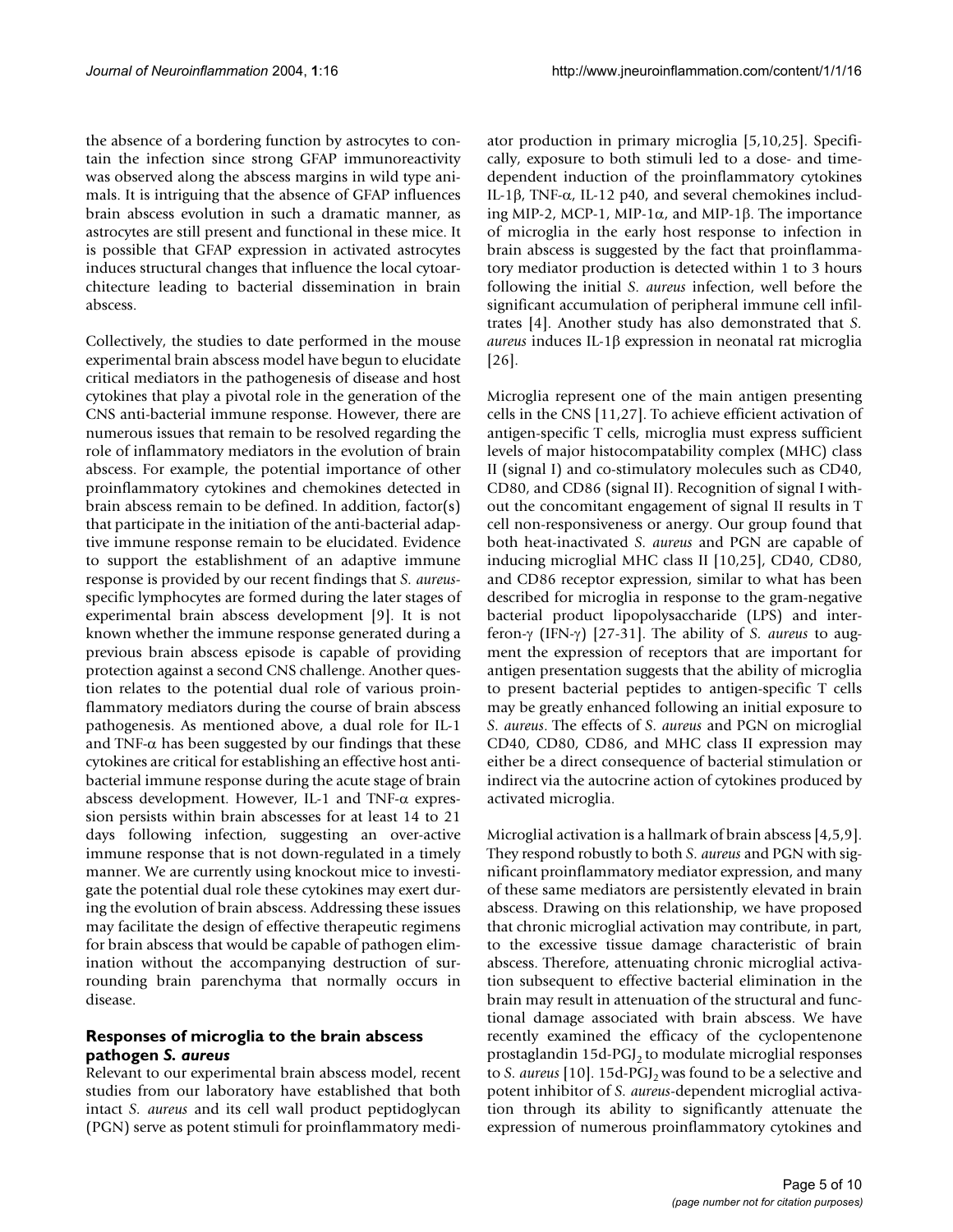chemokines of the CC family including IL-1β, TNF-α, IL-12 p40, MCP-1, and MIP-1β. In addition, 15d-PGJ<sub>2</sub> also selectively inhibited the *S. aureus*-dependent increase in microglial TLR2, CD14, MHC class II, and CD40 expression whereas it had no effect on the co-stimulatory molecules CD80 and CD86. The ability of  $15d$ -PGJ<sub>2</sub> to modulate the expression of these receptors may serve as a means to regulate microglial and T cell activation during gram-positive bacterial infections in the CNS. Preventing microglial activation by  $15d$ -PGJ<sub>2</sub> or related compounds may help to resolve inflammation earlier, resulting in reductions in brain abscess size and associated damage to surrounding normal brain parenchyma.

# **Receptors utilized by microglia for bacterial recognition**

As detailed above, our laboratory has established that microglia are capable of recognizing *S. aureus* and respond with robust production of numerous proinflammatory mediators. However, to date, the receptor repertoire responsible for bacterial recognition remains to be defined. In macrophages, numerous receptors have been implicated in bacterial phagocytosis and subsequent activation leading to proinflammatory mediator release including Toll-like receptors (TLR), scavenger receptors, and mannose receptors. The fact that microglia and macrophages share many functional and phenotypical characteristics supports the contention that these receptors may play an important role in microglial responses to bacteria.

Toll-like receptors are a family of surface receptors expressed on cells of the innate immune system that allow for the recognition of conserved structural motifs on a wide array of pathogens (referred to as pathogen-associated molecular patterns) [32,33]. To date, eleven TLR have been identified, with TLR2 playing a pivotal role in recognizing structural components of various gram-positive bacteria, fungi, and protozoa [34]. Several groups have reported TLR2 expression in microglia, with receptor expression augmented following inflammatory activation [25,35-38]. Relevant to brain abscess, we have demonstrated that both *S. aureus* and PGN lead to significant increases in TLR2 mRNA and protein expression, which may enhance microglial sensitivity to bacteria during the course of experimental brain abscess development [25]. Recent studies from our laboratory using primary microglia from TLR2 KO mice have revealed that TLR2 plays a pivotal role in recognition of PGN but not intact *S. aureus* (Kielian, manuscript in preparation). These findings indicate that an alternative receptor(s) is involved in mediating responses to intact bacteria. Candidates include the mannose receptor and members of the scavenger receptor family.

Scavenger receptors encompass a broad range of molecules involved in receptor-mediated phagocytosis of select polyanionic acids such as lipoteichoic acid of *S. aureus* [39]. Although adult microglia do not express scavenger receptors in the normal CNS, their expression is induced following inflammation or injury [40]. In the context of brain abscess, a potential tripartite role for microglial scavenger receptors can be envisioned that would include regulating cell adhesion and retention within the inflammatory milieu, facilitating bacterial phagocytosis, and promoting the removal of apoptotic cell debris associated with the evolving abscess [41]. Preliminary data suggest that *S. aureus* and PGN differentially modulate the expression of several distinct scavenger receptors that may influence the nature and extent of phagocytosis (Kielian, unpublished observations). Scavenger receptors have been implicated in β-amyloid phagocytosis by microglia in the context of Alzheimer's disease, in part, by the finding that microglia associated with senile plaques express a high degree of scavenger receptor immunoreactivity [42,43]. In addition, scavenger receptors have been implicated in β-amyloid uptake by microglia [44-47]. The functional importance of scavenger receptors in *S. aureus* phagocytosis by microglia remains to be established.

Microglia have been shown to express functional mannose receptors that are responsible for the binding and phagocytosis of mannosylated and fucosylated ligands of bacteria [48,49]. Interestingly, proinflammatory cytokines such as IFN-γ and LPS have been shown to downregulate mannose receptor expression on microglia [48,49]. Using microarray analysis, we also recently demonstrated that mannose receptor levels were significantly attenuated in microglia following *S. aureus* exposure, suggesting that the regulation of mannose receptor expression is conserved among diverse stimuli [25]. Following the subsequent internalization of molecules via the mannose receptor by antigen presenting cells, an immune response can be generated in either a MHC class I, class II, or CD1-restricted manner [50-52]. In addition, some studies have indicated a functional coupling of the mannose receptor to microbiocidal activities, strongly suggesting a cytotoxic activity linked to mannose receptor-ligand interactions [53]. The functional importance of mannose receptors in the initial recognition and phagocytic events in microglia following *S. aureus* exposure remain to be defined. In addition to the receptors described above, there are additional candidates that may serve as receptors for *S. aureus* phagocytosis in microglia including complement receptor 3 (also known as CD11b/CD18) and CD14, the latter of which we have shown to be expressed on microglia and significantly upregulated following activation with either *S. aureus* or PGN [10,25].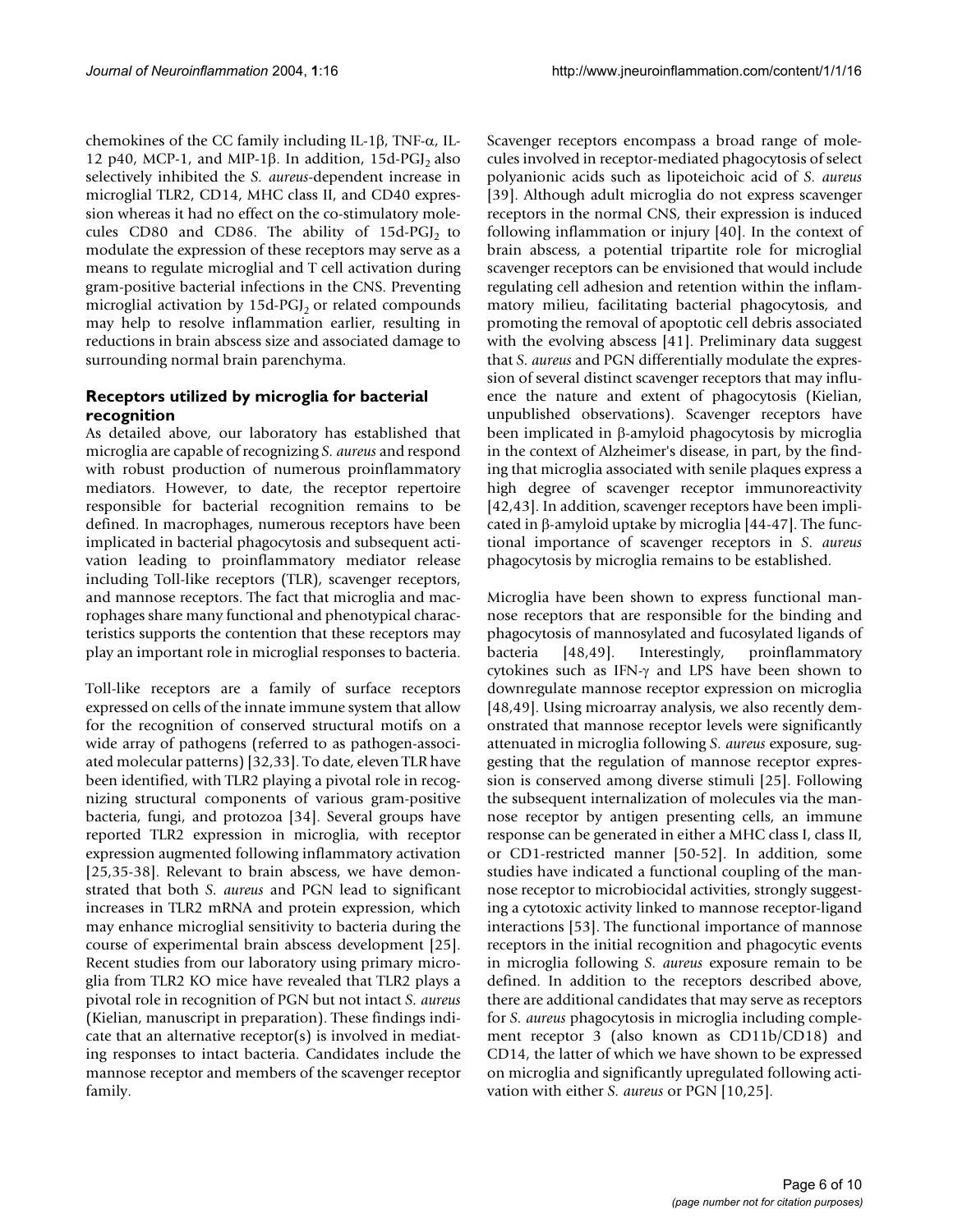# **Responses of astrocytes to the brain abscess pathogen** *S. aureus*

Astrocytes play a pivotal role in the type and extent of CNS inflammatory responses. These cells likely play an important role in the initial recruitment and activation of peripheral immune cells into the CNS during neuroinflammation through the production of several cytokines and chemokines, such as IL-1, IL-6, IL-10, TNF- $\alpha$ , IFN- $\alpha$ / β, granulocyte-macrophage colony-stimulating factor (GM-CSF), macrophage-CSF (M-CSF), granulocyte-CSF (G-CSF), transforming growth factor-beta (TGF-β), RANTES, MCP-1, and IFN-γ-inducible protein-10 (IP-10/ CXCL10) [12,54].

Various studies have documented the ability of LPS to induce nitric oxide (NO), cytokine, and chemokine production in astrocytes [55,56]. In contrast, the characterization of products produced by astrocytes following exposure to gram-positive bacteria had remained largely undefined until recently. Studies from our group have revealed that primary astrocytes are capable of recognizing both intact *S. aureus* and PGN and that they respond with vigorous proinflammatory cytokine and chemokine production [57]. Among the factors produced by *S. aureus*activated astrocytes are NO, TNF-α, IL-1β, MIP-2, MCP-1, MIP-1α, and MIP-1β. These proinflammatory chemokines may serve as signals for neutrophil (MIP-2), monocyte and lymphocyte (MCP-1, MIP-1β) recruitment *in vivo*, whereas IL-1β and TNF-α likely alter blood-brain barrier permeability and induce the expression of critical adhesion molecules on CNS vascular endothelium required for immune cell extravasation into brain abscesses.

# **Receptors utilized by astrocytes for bacterial recognition**

Astrocytes have recently been shown to express TLR2 [38,58], and although these cells are capable of responding to the well-characterized TLR2 ligand PGN [58], the functional significance of this receptor was not directly demonstrated until recently. Using primary astrocytes from TLR2 KO and wild type mice, our laboratory was the first to report that TLR2 plays a pivotal role in the recognition of *S. aureus* and PGN and in subsequent cytokine and chemokine expression by astrocytes [57]. Interestingly, the production of these cytokines and chemokines was only partially attenuated in TLR2 KO astrocytes, suggesting that alternative receptors are also involved in bacterial recognition. There are numerous candidates for alternative receptors in astrocytes for gram-positive pathogens like *S. aureus*. For example, TLR2 has been shown to form functional heterodimers with TLR1 and/or TLR6 [59,60], thereby increasing its range of antigen detection. It has recently been suggested that CD14 serves as a co-receptor for TLR2 [61] and enhances the recognition efficiency of many TLR2-specific ligands including PGN and lipoteichoic acid [62-64]. Recently, several studies have reported data that support the involvement of additional, as of yet uncharacterized pattern recognition receptors in bacterial recognition [61,65]. Alternatively, activation through mannose and scavenger receptors that play an important role in the phagocytic uptake of bacteria and have been reported to be expressed by astrocytes [66-68] may be responsible for the residual proinflammatory mediator expression in TLR2 KO astrocytes. However, to date, the functional importance of these alternative receptors in mediating astrocyte activation in response to *S. aureus* and PGN is currently not known.

Although astrocytes have been shown to possess phagocytic activity in response to β-amyloid [69], apoptotic cells [70], and yeast [71,72], the phagocytic potential of astrocytes is still a subject of controversy. Data from our laboratory indicates that primary astrocytes are capable of phagocytosing *S. aureus* [57]. An active phagocytic process is supported by the finding that astrocytes rapidly internalize heat-killed *S. aureus*, indicating that bacterial uptake occurs via a phagocytic pathway and is not simply the result of productive infection by live organisms. Interestingly, TLR2 is not a major receptor for bacterial phagocytosis in astrocytes since both TLR2 KO and wild type astrocytes were equally capable of phagocytosing intact *S. aureus* organisms *in vitro* [57]. The receptor(s) responsible for mediating bacterial uptake in astrocytes are not known but could include the mannose and/or scavenger receptors described above. Studies to identify receptors responsible for *S. aureus* phagocytosis by astrocytes and the optimal conditions required for bacterial uptake are currently ongoing in our laboratory. Issues such as whether bacterial internalization is serum-dependent or requires other bacterial binding proteins must also be addressed.

# **Conclusions and perspectives**

The incidence of brain abscess is expected to persist in the human population due to the ubiquitous nature of bacteria coupled with the recent emergence of antibiotic-resistant bacterial strains. Therefore, understanding the roles of both host anti-bacterial immune responses along with bacterial virulence factors may lead to the establishment of novel therapeutic treatments for brain abscess. The mouse *S. aureus* experimental brain abscess model provides an excellent tool for deciphering the importance of various mediators in disease pathogenesis. Especially appealing is the ability to examine the role of specific factors using transgenic and knockout mice because, in our experience, all of the mouse strains examined with this model have qualitatively similar inflammatory profiles following bacterial challenge. In addition, the consequences of *S. aureus* infection do not appear to be influenced by gender, as the responses of female and male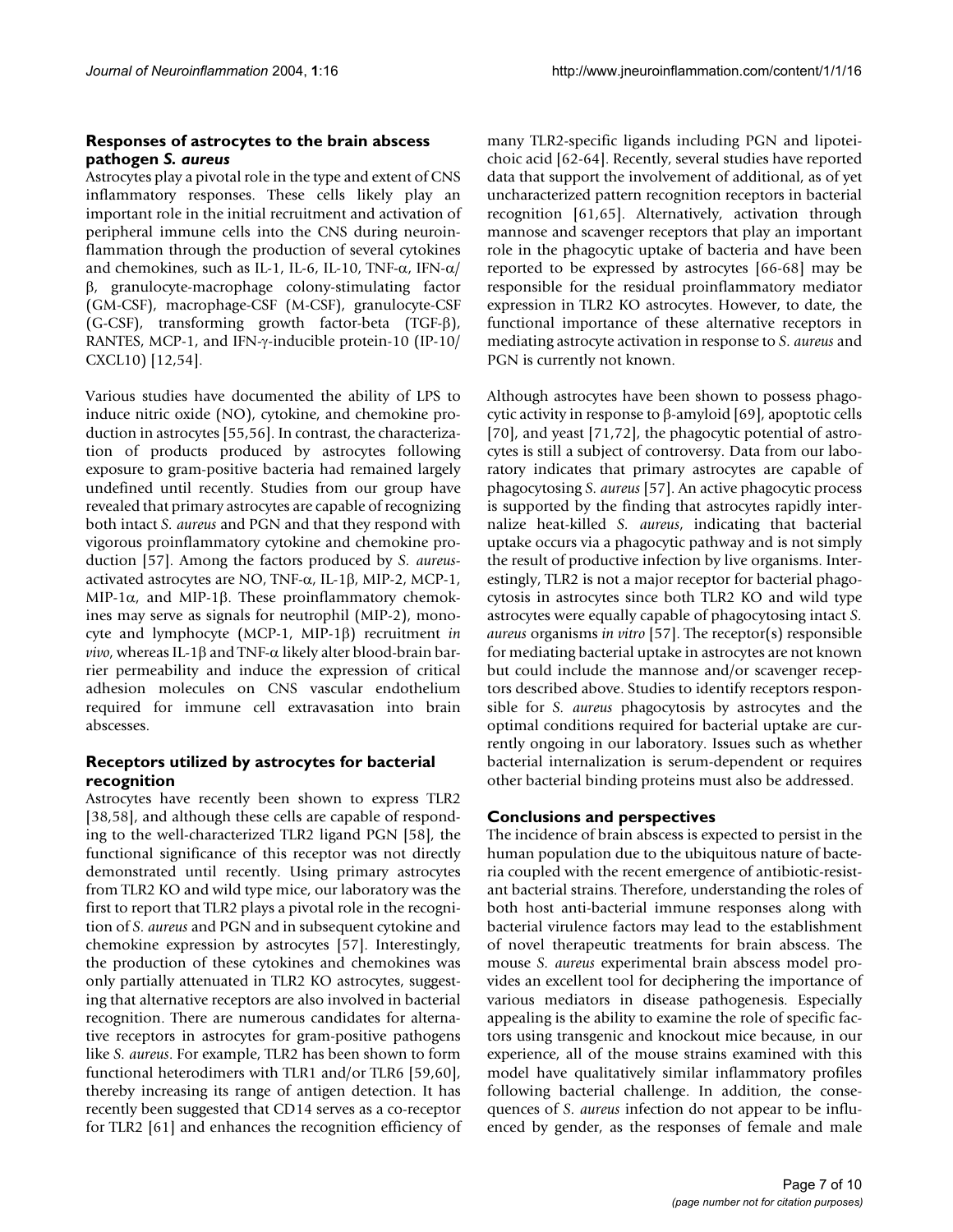mice are similar- another advantage when performing studies with knockout or transgenic mice where animal numbers are often limiting.

The responses of microglia and astrocytes to *S. aureus* have been elucidated in terms of proinflammatory mediator expression and in general, have been found to be qualitatively similar to those observed following LPS exposure. Although studies with primary microglia and astrocytes from TLR2 KO mice reveal an important role for this receptor in mediating *S. aureus*-dependent activation, it is clear that additional receptors are also involved in glial responses to this bacterium. This functional redundancy is not surprising because these pathogens have the potential for devastating consequences in a tissue that has limited regenerative capacity such as the CNS.

The implications of glial cell activation in the context of brain abscess are likely several-fold. First, parenchymal microglia and astrocytes may be involved in the initial recruitment of professional bactericidal phagocytes into the CNS through their elaboration of chemokines and proinflammatory cytokines. Second, microglia exhibit *S. aureus* bactericidal activity *in vitro*, suggesting that they may also participate in the initial containment of bacterial replication in the CNS. However, their bactericidal activity *in vitro* is not comparable to that of neutrophils or macrophages, suggesting that this activity may not be a major effector mechanism for microglia during acute infection. Third, activated microglia have the potential to influence the type and extent of anti-bacterial adaptive immune responses through their upregulation of MHC class II and co-stimulatory molecule expression. Finally, if glial activation persists in the context of ongoing inflammation, the continued release of proinflammatory mediators could damage surrounding normal brain parenchyma. Indeed, inappropriate glial activation has been implicated in several CNS diseases including multiple sclerosis and its animal model experimental autoimmune encephalomyelitis as well as Alzheimer's disease. The continued use of transgenic and knockout mice for *in vivo* studies will facilitate our understanding of immune mechanisms contributing to brain abscess pathogenesis.

#### **List of abbreviations**

BBB blood-brain barrier

- CCL CC chemokine ligand
- CD cluster of differentiation

CSF cerebral spinal fluid

CXCL CXC chemokine ligand

CXCR CXC chemokine receptor

GFAP glial fibrillary acidic protein

GM-CSF granulocyte-macrophage colony-stimulating factor

IFN interferon

IL interleukin

IP-10 interferon-inducible protein-10

KO knockout

LPS lipopolysaccharide

M-CSF macrophage colony-stimulating factor

MCP monocyte chemoattractant protein

MHC major histocompatability complex

MIP macrophage inflammatory protein

NO nitric oxide

PGN peptidoglycan

RANTES regulated upon activation T cell expressed and secreted

TGF transforming growth factor

TNF tumor necrosis factor

#### **Competing interests**

None declared.

#### **Acknowledgements**

I would like to thank Drs. Paul Drew and Nilufer Esen for critical review of the manuscript. This work was supported by grants from the National Institutes of Health NS40730 and MH65297.

#### **References**

- 1. Mathisen GE, Johnson JP: **[Brain abscess.](http://www.ncbi.nlm.nih.gov/entrez/query.fcgi?cmd=Retrieve&db=PubMed&dopt=Abstract&list_uids=9356788)** *Clin Infect Dis* 1997, **25:**763-779. quiz 780-761
- 2. Townsend GC, Scheld WM: **[Infections of the central nervous](http://www.ncbi.nlm.nih.gov/entrez/query.fcgi?cmd=Retrieve&db=PubMed&dopt=Abstract&list_uids=9506189) [system.](http://www.ncbi.nlm.nih.gov/entrez/query.fcgi?cmd=Retrieve&db=PubMed&dopt=Abstract&list_uids=9506189)** *Adv Intern Med* 1998, **43:**403-447.
- 3. Flaris NA, Hickey WF: **[Development and characterization of an](http://www.ncbi.nlm.nih.gov/entrez/query.fcgi?cmd=Retrieve&db=PubMed&dopt=Abstract&list_uids=1281616) [experimental model of brain abscess in the rat.](http://www.ncbi.nlm.nih.gov/entrez/query.fcgi?cmd=Retrieve&db=PubMed&dopt=Abstract&list_uids=1281616)** *Am J Pathol* 1992, **141:**1299-1307.
- 4. Kielian T, Hickey WF: **[Proinflammatory cytokine, chemokine,](http://www.ncbi.nlm.nih.gov/entrez/query.fcgi?cmd=Retrieve&db=PubMed&dopt=Abstract&list_uids=10934167) [and cellular adhesion molecule expression during the acute](http://www.ncbi.nlm.nih.gov/entrez/query.fcgi?cmd=Retrieve&db=PubMed&dopt=Abstract&list_uids=10934167) [phase of experimental brain abscess development.](http://www.ncbi.nlm.nih.gov/entrez/query.fcgi?cmd=Retrieve&db=PubMed&dopt=Abstract&list_uids=10934167)** *Am J Pathol* 2000, **157:**647-658.
- 5. Kielian T, Barry B, Hickey WF: **[CXC chemokine receptor-2 lig](http://www.ncbi.nlm.nih.gov/entrez/query.fcgi?cmd=Retrieve&db=PubMed&dopt=Abstract&list_uids=11254722)[ands are required for neutrophil-mediated host defense in](http://www.ncbi.nlm.nih.gov/entrez/query.fcgi?cmd=Retrieve&db=PubMed&dopt=Abstract&list_uids=11254722) [experimental brain abscesses.](http://www.ncbi.nlm.nih.gov/entrez/query.fcgi?cmd=Retrieve&db=PubMed&dopt=Abstract&list_uids=11254722)** *J Immunol* 2001, **166:**4634-4643.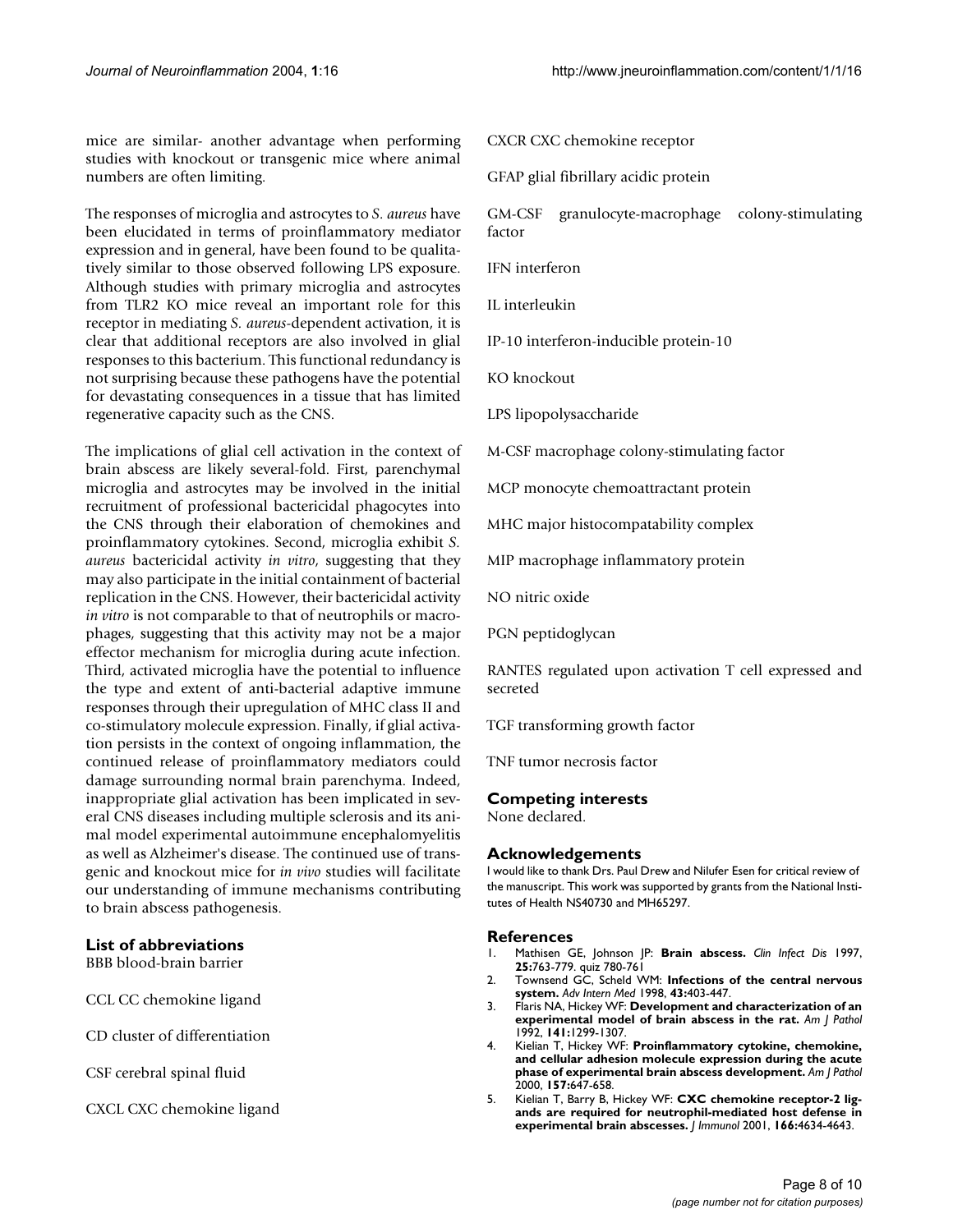- 6. Kielian T, Hickey WF: *Chemokines and Neural Inflammation in Experimental Brain Abscesses* Amsterdam: Elsevier Science B.V; 2002.
- 7. Kielian T, Bearden ED, Baldwin AC, Esen N: **[IL-1 and TNF-alpha](http://www.ncbi.nlm.nih.gov/entrez/query.fcgi?cmd=Retrieve&db=PubMed&dopt=Abstract&list_uids=15099027) play a pivotal role in the host immune response in a mouse [model of Staphylococcus aureus-induced experimental brain](http://www.ncbi.nlm.nih.gov/entrez/query.fcgi?cmd=Retrieve&db=PubMed&dopt=Abstract&list_uids=15099027) [abscess.](http://www.ncbi.nlm.nih.gov/entrez/query.fcgi?cmd=Retrieve&db=PubMed&dopt=Abstract&list_uids=15099027)** *J Neuropathol Exp Neurol* 2004, **63:**381-396.
- 8. Kielian T, Cheung A, Hickey WF: **[Diminished virulence of an](http://www.ncbi.nlm.nih.gov/entrez/query.fcgi?cmd=Retrieve&db=PubMed&dopt=Abstract&list_uids=100070) [alpha-toxin mutant of Staphylococcus aureus in experimen](http://www.ncbi.nlm.nih.gov/entrez/query.fcgi?cmd=Retrieve&db=PubMed&dopt=Abstract&list_uids=100070)[tal brain abscesses](http://www.ncbi.nlm.nih.gov/entrez/query.fcgi?cmd=Retrieve&db=PubMed&dopt=Abstract&list_uids=100070)[.](http://www.ncbi.nlm.nih.gov/entrez/query.fcgi?cmd=Retrieve&db=PubMed&dopt=Abstract&list_uids=10.1128/IAI.69.11.6902-6911.2001)** *Infect Immun* 2001, **69:**6902-6911.
- 9. Baldwin AC, Kielian T: **[Persistent immune activation associated](http://www.ncbi.nlm.nih.gov/entrez/query.fcgi?cmd=Retrieve&db=PubMed&dopt=Abstract&list_uids=10.1016/j.jneuroim.2004.02.002) [with a mouse model of Staphylococcus aureus-induced](http://www.ncbi.nlm.nih.gov/entrez/query.fcgi?cmd=Retrieve&db=PubMed&dopt=Abstract&list_uids=10.1016/j.jneuroim.2004.02.002) [experimental brain abscess](http://www.ncbi.nlm.nih.gov/entrez/query.fcgi?cmd=Retrieve&db=PubMed&dopt=Abstract&list_uids=10.1016/j.jneuroim.2004.02.002)[.](http://www.ncbi.nlm.nih.gov/entrez/query.fcgi?cmd=Retrieve&db=PubMed&dopt=Abstract&list_uids=15145600)** *J Neuroimmunol* 2004, **151:**24-32.
- 10. Kielian T, McMahon M, Bearden ED, Baldwin AC, Drew PD, Esen N: **S. aureus-dependent microglial activation is selectively attenuated by the cyclopentenone prostaglandin 15-deoxydelta12,14-prostaglandin J2 (15d-PGJ2).** *J Neurochem* in press.
- 11. Aloisi F: **[Immune function of microglia](http://www.ncbi.nlm.nih.gov/entrez/query.fcgi?cmd=Retrieve&db=PubMed&dopt=Abstract&list_uids=10.1002/glia.1106)[.](http://www.ncbi.nlm.nih.gov/entrez/query.fcgi?cmd=Retrieve&db=PubMed&dopt=Abstract&list_uids=11596125)** *Glia* 2001, **36:**165-179.
- 12. Dong Y, Benveniste EN: **[Immune function of astrocytes](http://www.ncbi.nlm.nih.gov/entrez/query.fcgi?cmd=Retrieve&db=PubMed&dopt=Abstract&list_uids=10.1002/glia.1107)[.](http://www.ncbi.nlm.nih.gov/entrez/query.fcgi?cmd=Retrieve&db=PubMed&dopt=Abstract&list_uids=11596126)** *Glia* 2001, **36:**180-190.
- 13. Blamire AM, Anthony DC, Rajagopalan B, Sibson NR, Perry VH, Styles P: **[Interleukin-1beta-induced changes in blood-brain barrier](http://www.ncbi.nlm.nih.gov/entrez/query.fcgi?cmd=Retrieve&db=PubMed&dopt=Abstract&list_uids=11050138) [permeability, apparent diffusion coefficient, and cerebral](http://www.ncbi.nlm.nih.gov/entrez/query.fcgi?cmd=Retrieve&db=PubMed&dopt=Abstract&list_uids=11050138) [blood volume in the rat brain: a magnetic resonance study.](http://www.ncbi.nlm.nih.gov/entrez/query.fcgi?cmd=Retrieve&db=PubMed&dopt=Abstract&list_uids=11050138)** *J Neurosci* 2000, **20:**8153-8159.
- 14. Claudio L, Martiney JA, Brosnan CF: **[Ultrastructural studies of](http://www.ncbi.nlm.nih.gov/entrez/query.fcgi?cmd=Retrieve&db=PubMed&dopt=Abstract&list_uids=8015289) [the blood-retina barrier after exposure to interleukin-1 beta](http://www.ncbi.nlm.nih.gov/entrez/query.fcgi?cmd=Retrieve&db=PubMed&dopt=Abstract&list_uids=8015289) [or tumor necrosis factor-alpha.](http://www.ncbi.nlm.nih.gov/entrez/query.fcgi?cmd=Retrieve&db=PubMed&dopt=Abstract&list_uids=8015289)** *Lab Invest* 1994, **70:**850-861.
- 15. Quagliarello VJ, Wispelwey B, Long WJ Jr, Scheld WM: **[Recom](http://www.ncbi.nlm.nih.gov/entrez/query.fcgi?cmd=Retrieve&db=PubMed&dopt=Abstract&list_uids=295174)[binant human interleukin-1 induces meningitis and blood](http://www.ncbi.nlm.nih.gov/entrez/query.fcgi?cmd=Retrieve&db=PubMed&dopt=Abstract&list_uids=295174)brain barrier injury in the rat. Characterization and compar[ison with tumor necrosis factor](http://www.ncbi.nlm.nih.gov/entrez/query.fcgi?cmd=Retrieve&db=PubMed&dopt=Abstract&list_uids=295174)[.](http://www.ncbi.nlm.nih.gov/entrez/query.fcgi?cmd=Retrieve&db=PubMed&dopt=Abstract&list_uids=2010549)** *J Clin Invest* 1991, **87:**1360-1366.
- 16. Wong D, Dorovini-Zis K: **[Upregulation of intercellular adhe](http://www.ncbi.nlm.nih.gov/entrez/query.fcgi?cmd=Retrieve&db=PubMed&dopt=Abstract&list_uids=10.1016/0165-5728(92)90170-P)[sion molecule-1 \(ICAM-1\) expression in primary cultures of](http://www.ncbi.nlm.nih.gov/entrez/query.fcgi?cmd=Retrieve&db=PubMed&dopt=Abstract&list_uids=10.1016/0165-5728(92)90170-P) human brain microvessel endothelial cells by cytokines and [lipopolysaccharide](http://www.ncbi.nlm.nih.gov/entrez/query.fcgi?cmd=Retrieve&db=PubMed&dopt=Abstract&list_uids=10.1016/0165-5728(92)90170-P)[.](http://www.ncbi.nlm.nih.gov/entrez/query.fcgi?cmd=Retrieve&db=PubMed&dopt=Abstract&list_uids=1352310)** *J Neuroimmunol* 1992, **39:**11-21.
- 17. Gruol DL, Nelson TE: **[Physiological and pathological roles of](http://www.ncbi.nlm.nih.gov/entrez/query.fcgi?cmd=Retrieve&db=PubMed&dopt=Abstract&list_uids=9457704) [interleukin-6 in the central nervous system.](http://www.ncbi.nlm.nih.gov/entrez/query.fcgi?cmd=Retrieve&db=PubMed&dopt=Abstract&list_uids=9457704)** *Mol Neurobiol* 1997, **15:**307-339.
- 18. Cassatella MA: **[The production of cytokines by polymorphonu](http://www.ncbi.nlm.nih.gov/entrez/query.fcgi?cmd=Retrieve&db=PubMed&dopt=Abstract&list_uids=10.1016/0167-5699(95)80066-2)[clear neutrophils](http://www.ncbi.nlm.nih.gov/entrez/query.fcgi?cmd=Retrieve&db=PubMed&dopt=Abstract&list_uids=10.1016/0167-5699(95)80066-2)[.](http://www.ncbi.nlm.nih.gov/entrez/query.fcgi?cmd=Retrieve&db=PubMed&dopt=Abstract&list_uids=7880385)** *Immunol Today* 1995, **16:**21-26.
- 19. Cassatella MA: **[Neutrophil-derived proteins: selling cytokines](http://www.ncbi.nlm.nih.gov/entrez/query.fcgi?cmd=Retrieve&db=PubMed&dopt=Abstract&list_uids=10399011) [by the pound.](http://www.ncbi.nlm.nih.gov/entrez/query.fcgi?cmd=Retrieve&db=PubMed&dopt=Abstract&list_uids=10399011)** *Adv Immunol* 1999, **73:**369-509.
- 20. Lo WD, Chen R, Boue DR, Stokes BT: **[Effect of neutrophil deple](http://www.ncbi.nlm.nih.gov/entrez/query.fcgi?cmd=Retrieve&db=PubMed&dopt=Abstract&list_uids=10.1016/S0006-8993(98)00600-3)[tion in acute cerebritis](http://www.ncbi.nlm.nih.gov/entrez/query.fcgi?cmd=Retrieve&db=PubMed&dopt=Abstract&list_uids=10.1016/S0006-8993(98)00600-3)[.](http://www.ncbi.nlm.nih.gov/entrez/query.fcgi?cmd=Retrieve&db=PubMed&dopt=Abstract&list_uids=9748561)** *Brain Res* 1998, **802:**175-183.
- 21. Stenzel W, Soltek S, Schluter D, Deckert M: **[The intermediate fil](http://www.ncbi.nlm.nih.gov/entrez/query.fcgi?cmd=Retrieve&db=PubMed&dopt=Abstract&list_uids=15217091)ament GFAP is important for the control of experimental [murine Staphylococcus aureus-induced brain abscess and](http://www.ncbi.nlm.nih.gov/entrez/query.fcgi?cmd=Retrieve&db=PubMed&dopt=Abstract&list_uids=15217091) [Toxoplasma encephalitis.](http://www.ncbi.nlm.nih.gov/entrez/query.fcgi?cmd=Retrieve&db=PubMed&dopt=Abstract&list_uids=15217091)** *J Neuropathol Exp Neurol* 2004, **63:**631-640.
- 22. Cheung AL, Bayer AS, Zhang G, Gresham H, Xiong YQ: **[Regulation](http://www.ncbi.nlm.nih.gov/entrez/query.fcgi?cmd=Retrieve&db=PubMed&dopt=Abstract&list_uids=10.1016/S0928-8244(03)00309-2) [of virulence determinants in vitro and in vivo in Staphyloco](http://www.ncbi.nlm.nih.gov/entrez/query.fcgi?cmd=Retrieve&db=PubMed&dopt=Abstract&list_uids=10.1016/S0928-8244(03)00309-2)[ccus aureus](http://www.ncbi.nlm.nih.gov/entrez/query.fcgi?cmd=Retrieve&db=PubMed&dopt=Abstract&list_uids=10.1016/S0928-8244(03)00309-2)[.](http://www.ncbi.nlm.nih.gov/entrez/query.fcgi?cmd=Retrieve&db=PubMed&dopt=Abstract&list_uids=14734180)** *FEMS Immunol Med Microbiol* 2004, **40:**1-9.
- 23. Bronner S, Monteil H, Prevost G: **[Regulation of virulence deter](http://www.ncbi.nlm.nih.gov/entrez/query.fcgi?cmd=Retrieve&db=PubMed&dopt=Abstract&list_uids=10.1016/j.femsre.2003.09.003)[minants in Staphylococcus aureus: complexity and](http://www.ncbi.nlm.nih.gov/entrez/query.fcgi?cmd=Retrieve&db=PubMed&dopt=Abstract&list_uids=10.1016/j.femsre.2003.09.003) [applications](http://www.ncbi.nlm.nih.gov/entrez/query.fcgi?cmd=Retrieve&db=PubMed&dopt=Abstract&list_uids=10.1016/j.femsre.2003.09.003)[.](http://www.ncbi.nlm.nih.gov/entrez/query.fcgi?cmd=Retrieve&db=PubMed&dopt=Abstract&list_uids=15109784)** *FEMS Microbiol Rev* 2004, **28:**183-200.
- Gomez MI, Lee A, Reddy B, Muir A, Soong G, Pitt A, Cheung A, Prince A: **Staphylococcus aureus protein A induces airway epithelial inflammatory responses by activating TNFR1.** *Nat Med* 2004, **10:**242-248.
- 25. Kielian T, Mayes P, Kielian M: **[Characterization of microglial](http://www.ncbi.nlm.nih.gov/entrez/query.fcgi?cmd=Retrieve&db=PubMed&dopt=Abstract&list_uids=10.1016/S0165-5728(02)00216-3) [responses to Staphylococcus aureus: effects on cytokine,](http://www.ncbi.nlm.nih.gov/entrez/query.fcgi?cmd=Retrieve&db=PubMed&dopt=Abstract&list_uids=10.1016/S0165-5728(02)00216-3) [costimulatory molecule, and Toll-like receptor expression](http://www.ncbi.nlm.nih.gov/entrez/query.fcgi?cmd=Retrieve&db=PubMed&dopt=Abstract&list_uids=10.1016/S0165-5728(02)00216-3)[.](http://www.ncbi.nlm.nih.gov/entrez/query.fcgi?cmd=Retrieve&db=PubMed&dopt=Abstract&list_uids=12225891)** *J Neuroimmunol* 2002, **130(1–2):**86-99.
- 26. Giulian D, Corpuz M: **[Microglial secretion products and their](http://www.ncbi.nlm.nih.gov/entrez/query.fcgi?cmd=Retrieve&db=PubMed&dopt=Abstract&list_uids=8420117) [impact on the nervous system.](http://www.ncbi.nlm.nih.gov/entrez/query.fcgi?cmd=Retrieve&db=PubMed&dopt=Abstract&list_uids=8420117)** *Adv Neurol* 1993, **59:**315-320.
- 27. Aloisi F, Ria F, Penna G, Adorini L.: **[Microglia are more efficient](http://www.ncbi.nlm.nih.gov/entrez/query.fcgi?cmd=Retrieve&db=PubMed&dopt=Abstract&list_uids=9590212) [than astrocytes in antigen processing and in Th1 but not Th2](http://www.ncbi.nlm.nih.gov/entrez/query.fcgi?cmd=Retrieve&db=PubMed&dopt=Abstract&list_uids=9590212) [cell activation.](http://www.ncbi.nlm.nih.gov/entrez/query.fcgi?cmd=Retrieve&db=PubMed&dopt=Abstract&list_uids=9590212)** *J Immunol* 1998, **160(10):**4671-4680.
- 28. Frei K, Lins H, Schwerdel C, Fontana A: **[Antigen presentation in](http://www.ncbi.nlm.nih.gov/entrez/query.fcgi?cmd=Retrieve&db=PubMed&dopt=Abstract&list_uids=8144879) the central nervous system. The inhibitory effect of IL-10 on [MHC class II expression and production of cytokines](http://www.ncbi.nlm.nih.gov/entrez/query.fcgi?cmd=Retrieve&db=PubMed&dopt=Abstract&list_uids=8144879) depends on the inducing signals and the type of cell analyzed.** *J Immunol* 1994, **152:**2720-2728.
- 29. Xu J, Ling EA: **[Induction of major histocompatibility complex](http://www.ncbi.nlm.nih.gov/entrez/query.fcgi?cmd=Retrieve&db=PubMed&dopt=Abstract&list_uids=10.1016/0304-3940(95)11462-6) [class II antigen on amoeboid microglial cells in early postna-](http://www.ncbi.nlm.nih.gov/entrez/query.fcgi?cmd=Retrieve&db=PubMed&dopt=Abstract&list_uids=10.1016/0304-3940(95)11462-6)**

**[tal rats following intraperitoneal injections of lipopolysac](http://www.ncbi.nlm.nih.gov/entrez/query.fcgi?cmd=Retrieve&db=PubMed&dopt=Abstract&list_uids=10.1016/0304-3940(95)11462-6)[charide or interferon-gamma](http://www.ncbi.nlm.nih.gov/entrez/query.fcgi?cmd=Retrieve&db=PubMed&dopt=Abstract&list_uids=10.1016/0304-3940(95)11462-6)[.](http://www.ncbi.nlm.nih.gov/entrez/query.fcgi?cmd=Retrieve&db=PubMed&dopt=Abstract&list_uids=7609927)** *Neurosci Lett* 1995, **189:**97-100.

- 30. Menendez Iglesias B, Cerase J, Ceracchini C, Levi G, Aloisi F: **[Analy](http://www.ncbi.nlm.nih.gov/entrez/query.fcgi?cmd=Retrieve&db=PubMed&dopt=Abstract&list_uids=10.1016/S0165-5728(96)00155-5)sis of B7-1 and B7-2 costimulatory ligands in cultured mouse [microglia: upregulation by interferon-gamma and lipopoly](http://www.ncbi.nlm.nih.gov/entrez/query.fcgi?cmd=Retrieve&db=PubMed&dopt=Abstract&list_uids=10.1016/S0165-5728(96)00155-5)saccharide and downregulation by interleukin-10, prostag[landin E2 and cyclic AMP-elevating agents](http://www.ncbi.nlm.nih.gov/entrez/query.fcgi?cmd=Retrieve&db=PubMed&dopt=Abstract&list_uids=10.1016/S0165-5728(96)00155-5)[.](http://www.ncbi.nlm.nih.gov/entrez/query.fcgi?cmd=Retrieve&db=PubMed&dopt=Abstract&list_uids=9003248)** *J Neuroimmunol* 1997, **72:**83-93.
- 31. O'Keefe GM, Nguyen VT, Ping Tang LL, Benveniste EN: **[IFN-gamma](http://www.ncbi.nlm.nih.gov/entrez/query.fcgi?cmd=Retrieve&db=PubMed&dopt=Abstract&list_uids=11160280) regulation of class II transactivator promoter IV in macro[phages and microglia: involvement of the suppressors of](http://www.ncbi.nlm.nih.gov/entrez/query.fcgi?cmd=Retrieve&db=PubMed&dopt=Abstract&list_uids=11160280) [cytokine signaling-1 protein.](http://www.ncbi.nlm.nih.gov/entrez/query.fcgi?cmd=Retrieve&db=PubMed&dopt=Abstract&list_uids=11160280)** *J Immunol* 2001, **166:**2260-2269.
- 32. Qureshi ST, Medzhitov R: **[Toll-like receptors and their role in](http://www.ncbi.nlm.nih.gov/entrez/query.fcgi?cmd=Retrieve&db=PubMed&dopt=Abstract&list_uids=10.1038/sj.gene.6363937) [experimental models of microbial infection](http://www.ncbi.nlm.nih.gov/entrez/query.fcgi?cmd=Retrieve&db=PubMed&dopt=Abstract&list_uids=10.1038/sj.gene.6363937)[.](http://www.ncbi.nlm.nih.gov/entrez/query.fcgi?cmd=Retrieve&db=PubMed&dopt=Abstract&list_uids=12618855)** *Genes Immun* 2003, **4:**87-94.
- 33. Takeda K, Kaisho T, Akira S: **[Toll-like receptors](http://www.ncbi.nlm.nih.gov/entrez/query.fcgi?cmd=Retrieve&db=PubMed&dopt=Abstract&list_uids=10.1146/annurev.immunol.21.120601.141126)[.](http://www.ncbi.nlm.nih.gov/entrez/query.fcgi?cmd=Retrieve&db=PubMed&dopt=Abstract&list_uids=12524386)** *Annu Rev Immunol* 2003, **21:**335-376.
- 34. Kopp E, Medzhitov R: **[Recognition of microbial infection by](http://www.ncbi.nlm.nih.gov/entrez/query.fcgi?cmd=Retrieve&db=PubMed&dopt=Abstract&list_uids=10.1016/S0952-7915(03)00080-3) [Toll-like receptors](http://www.ncbi.nlm.nih.gov/entrez/query.fcgi?cmd=Retrieve&db=PubMed&dopt=Abstract&list_uids=10.1016/S0952-7915(03)00080-3)[.](http://www.ncbi.nlm.nih.gov/entrez/query.fcgi?cmd=Retrieve&db=PubMed&dopt=Abstract&list_uids=12900270)** *Curr Opin Immunol* 2003, **15:**396-401.
- 35. Laflamme N, Soucy G, Rivest S: **[Circulating cell wall components](http://www.ncbi.nlm.nih.gov/entrez/query.fcgi?cmd=Retrieve&db=PubMed&dopt=Abstract&list_uids=10.1046/j.1471-4159.2001.00603.x) derived from gram-negative, not gram-positive, bacteria [cause a profound induction of the gene-encoding Toll-like](http://www.ncbi.nlm.nih.gov/entrez/query.fcgi?cmd=Retrieve&db=PubMed&dopt=Abstract&list_uids=10.1046/j.1471-4159.2001.00603.x) [receptor 2 in the CNS](http://www.ncbi.nlm.nih.gov/entrez/query.fcgi?cmd=Retrieve&db=PubMed&dopt=Abstract&list_uids=10.1046/j.1471-4159.2001.00603.x)[.](http://www.ncbi.nlm.nih.gov/entrez/query.fcgi?cmd=Retrieve&db=PubMed&dopt=Abstract&list_uids=11701768)** *J Neurochem* 2001, **79:**648-657.
- 36. Zekki H, Feinstein DL, Rivest S: **[The clinical course of experi](http://www.ncbi.nlm.nih.gov/entrez/query.fcgi?cmd=Retrieve&db=PubMed&dopt=Abstract&list_uids=12146799)[mental autoimmune encephalomyelitis is associated with a](http://www.ncbi.nlm.nih.gov/entrez/query.fcgi?cmd=Retrieve&db=PubMed&dopt=Abstract&list_uids=12146799) profound and sustained transcriptional activation of the genes encoding toll-like receptor 2 and CD14 in the mouse [CNS.](http://www.ncbi.nlm.nih.gov/entrez/query.fcgi?cmd=Retrieve&db=PubMed&dopt=Abstract&list_uids=12146799)** *Brain Pathol* 2002, **12:**308-319.
- 37. Rasley A, Anguita J, Marriott I: **[Borrelia burgdorferi induces](http://www.ncbi.nlm.nih.gov/entrez/query.fcgi?cmd=Retrieve&db=PubMed&dopt=Abstract&list_uids=10.1016/S0165-5728(02)00187-X) [inflammatory mediator production by murine microglia](http://www.ncbi.nlm.nih.gov/entrez/query.fcgi?cmd=Retrieve&db=PubMed&dopt=Abstract&list_uids=10.1016/S0165-5728(02)00187-X)[.](http://www.ncbi.nlm.nih.gov/entrez/query.fcgi?cmd=Retrieve&db=PubMed&dopt=Abstract&list_uids=12225885)** *J Neuroimmunol* 2002, **130:**22-31.
- 38. Bsibsi M, Ravid R, Gveric D, van Noort JM: **[Broad expression of](http://www.ncbi.nlm.nih.gov/entrez/query.fcgi?cmd=Retrieve&db=PubMed&dopt=Abstract&list_uids=12430718) [Toll-like receptors in the human central nervous system.](http://www.ncbi.nlm.nih.gov/entrez/query.fcgi?cmd=Retrieve&db=PubMed&dopt=Abstract&list_uids=12430718)** *J Neuropathol Exp Neurol* 2002, **61(11):**1013-1021.
- 39. Peiser L, Mukhopadhyay S, Gordon S: **[Scavenger receptors in](http://www.ncbi.nlm.nih.gov/entrez/query.fcgi?cmd=Retrieve&db=PubMed&dopt=Abstract&list_uids=10.1016/S0952-7915(01)00307-7) [innate immunity](http://www.ncbi.nlm.nih.gov/entrez/query.fcgi?cmd=Retrieve&db=PubMed&dopt=Abstract&list_uids=10.1016/S0952-7915(01)00307-7)[.](http://www.ncbi.nlm.nih.gov/entrez/query.fcgi?cmd=Retrieve&db=PubMed&dopt=Abstract&list_uids=11790542)** *Curr Opin Immunol* 2002, **14:**123-128.
- Husemann J, Loike JD, Anankov R, Febbraio M, Silverstein SC: [Scav](http://www.ncbi.nlm.nih.gov/entrez/query.fcgi?cmd=Retrieve&db=PubMed&dopt=Abstract&list_uids=10.1002/glia.10148)**[enger receptors in neurobiology and neuropathology: their](http://www.ncbi.nlm.nih.gov/entrez/query.fcgi?cmd=Retrieve&db=PubMed&dopt=Abstract&list_uids=10.1002/glia.10148) [role on microglia and other cells of the nervous system](http://www.ncbi.nlm.nih.gov/entrez/query.fcgi?cmd=Retrieve&db=PubMed&dopt=Abstract&list_uids=10.1002/glia.10148)[.](http://www.ncbi.nlm.nih.gov/entrez/query.fcgi?cmd=Retrieve&db=PubMed&dopt=Abstract&list_uids=12379907)** *Glia* 2002, **40:**195-205.
- Platt N, Gordon S: [Is the class A macrophage scavenger recep](http://www.ncbi.nlm.nih.gov/entrez/query.fcgi?cmd=Retrieve&db=PubMed&dopt=Abstract&list_uids=209390)**[tor \(SR-A\) multifunctional? – The mouse's tale](http://www.ncbi.nlm.nih.gov/entrez/query.fcgi?cmd=Retrieve&db=PubMed&dopt=Abstract&list_uids=209390)[.](http://www.ncbi.nlm.nih.gov/entrez/query.fcgi?cmd=Retrieve&db=PubMed&dopt=Abstract&list_uids=10.1172/JCI200113903)** *J Clin Invest* 2001, **108:**649-654.
- 42. Christie RH, Freeman M, Hyman BT: **[Expression of the macro](http://www.ncbi.nlm.nih.gov/entrez/query.fcgi?cmd=Retrieve&db=PubMed&dopt=Abstract&list_uids=8579103)[phage scavenger receptor, a multifunctional lipoprotein](http://www.ncbi.nlm.nih.gov/entrez/query.fcgi?cmd=Retrieve&db=PubMed&dopt=Abstract&list_uids=8579103) receptor, in microglia associated with senile plaques in [Alzheimer's disease.](http://www.ncbi.nlm.nih.gov/entrez/query.fcgi?cmd=Retrieve&db=PubMed&dopt=Abstract&list_uids=8579103)** *Am J Pathol* 1996, **148:**399-403.
- 43. Coraci IS, Husemann J, Berman JW, Hulette C, Dufour JH, Campanella GK, Luster AD, Silverstein SC, El-Khoury JB: **[CD36, a class B](http://www.ncbi.nlm.nih.gov/entrez/query.fcgi?cmd=Retrieve&db=PubMed&dopt=Abstract&list_uids=11786404) scavenger receptor, is expressed on microglia in Alzheimer's [disease brains and can mediate production of reactive oxy](http://www.ncbi.nlm.nih.gov/entrez/query.fcgi?cmd=Retrieve&db=PubMed&dopt=Abstract&list_uids=11786404)[gen species in response to beta-amyloid fibrils.](http://www.ncbi.nlm.nih.gov/entrez/query.fcgi?cmd=Retrieve&db=PubMed&dopt=Abstract&list_uids=11786404)** *Am J Pathol* 2002, **160:**101-112.
- 44. Paresce DM, Ghosh RN, Maxfield FR: **[Microglial cells internalize](http://www.ncbi.nlm.nih.gov/entrez/query.fcgi?cmd=Retrieve&db=PubMed&dopt=Abstract&list_uids=10.1016/S0896-6273(00)80187-7) [aggregates of the Alzheimer's disease amyloid beta-protein](http://www.ncbi.nlm.nih.gov/entrez/query.fcgi?cmd=Retrieve&db=PubMed&dopt=Abstract&list_uids=10.1016/S0896-6273(00)80187-7) [via a scavenger receptor](http://www.ncbi.nlm.nih.gov/entrez/query.fcgi?cmd=Retrieve&db=PubMed&dopt=Abstract&list_uids=10.1016/S0896-6273(00)80187-7)[.](http://www.ncbi.nlm.nih.gov/entrez/query.fcgi?cmd=Retrieve&db=PubMed&dopt=Abstract&list_uids=8816718)** *Neuron* 1996, **17:**553-565.
- 45. El Khoury J, Hickman SE, Thomas CA, Cao L, Silverstein SC, Loike JD: **[Scavenger receptor-mediated adhesion of microglia to beta](http://www.ncbi.nlm.nih.gov/entrez/query.fcgi?cmd=Retrieve&db=PubMed&dopt=Abstract&list_uids=10.1038/382716a0)[amyloid fibrils](http://www.ncbi.nlm.nih.gov/entrez/query.fcgi?cmd=Retrieve&db=PubMed&dopt=Abstract&list_uids=10.1038/382716a0)[.](http://www.ncbi.nlm.nih.gov/entrez/query.fcgi?cmd=Retrieve&db=PubMed&dopt=Abstract&list_uids=8751442)** *Nature* 1996, **382:**716-719.
- 46. Husemann J, Loike JD, Kodama T, Silverstein SC: [Scavenger recep](http://www.ncbi.nlm.nih.gov/entrez/query.fcgi?cmd=Retrieve&db=PubMed&dopt=Abstract&list_uids=10.1016/S0165-5728(01)00239-9)**[tor class B type I \(SR-BI\) mediates adhesion of neonatal](http://www.ncbi.nlm.nih.gov/entrez/query.fcgi?cmd=Retrieve&db=PubMed&dopt=Abstract&list_uids=10.1016/S0165-5728(01)00239-9) [murine microglia to fibrillar beta-amyloid](http://www.ncbi.nlm.nih.gov/entrez/query.fcgi?cmd=Retrieve&db=PubMed&dopt=Abstract&list_uids=10.1016/S0165-5728(01)00239-9)[.](http://www.ncbi.nlm.nih.gov/entrez/query.fcgi?cmd=Retrieve&db=PubMed&dopt=Abstract&list_uids=11240025)** *J Neuroimmunol* 2001, **114:**142-150.
- Bamberger ME, Harris ME, McDonald DR, Husemann J, Landreth GE: **[A cell surface receptor complex for fibrillar beta-amyloid](http://www.ncbi.nlm.nih.gov/entrez/query.fcgi?cmd=Retrieve&db=PubMed&dopt=Abstract&list_uids=12684452) [mediates microglial activation.](http://www.ncbi.nlm.nih.gov/entrez/query.fcgi?cmd=Retrieve&db=PubMed&dopt=Abstract&list_uids=12684452)** *J Neurosci* 2003, **23:**2665-2674.
- 48. Marzolo MP, von Bernhardi R, Inestrosa NC: **[Mannose receptor is](http://www.ncbi.nlm.nih.gov/entrez/query.fcgi?cmd=Retrieve&db=PubMed&dopt=Abstract&list_uids=10.1002/(SICI)1097-4547(19991101)58:3<387::AID-JNR4>3.3.CO;2-C) [present in a functional state in rat microglial cells](http://www.ncbi.nlm.nih.gov/entrez/query.fcgi?cmd=Retrieve&db=PubMed&dopt=Abstract&list_uids=10.1002/(SICI)1097-4547(19991101)58:3<387::AID-JNR4>3.3.CO;2-C)[.](http://www.ncbi.nlm.nih.gov/entrez/query.fcgi?cmd=Retrieve&db=PubMed&dopt=Abstract&list_uids=10518112)** *J Neurosci Res* 1999, **58:**387-395.
- 49. Zimmer H, Riese S, Regnier-Vigouroux A: **[Functional characteri](http://www.ncbi.nlm.nih.gov/entrez/query.fcgi?cmd=Retrieve&db=PubMed&dopt=Abstract&list_uids=10.1002/glia.10196)[zation of mannose receptor expressed by immunocompe](http://www.ncbi.nlm.nih.gov/entrez/query.fcgi?cmd=Retrieve&db=PubMed&dopt=Abstract&list_uids=10.1002/glia.10196)[tent mouse microglia](http://www.ncbi.nlm.nih.gov/entrez/query.fcgi?cmd=Retrieve&db=PubMed&dopt=Abstract&list_uids=10.1002/glia.10196)[.](http://www.ncbi.nlm.nih.gov/entrez/query.fcgi?cmd=Retrieve&db=PubMed&dopt=Abstract&list_uids=12594740)** *Glia* 2003, **42:**89-100.
- Apostolopoulos V, Pietersz GA, Gordon S, Martinez-Pomares L, McKenzie IF: **[Aldehyde-mannan antigen complexes target the](http://www.ncbi.nlm.nih.gov/entrez/query.fcgi?cmd=Retrieve&db=PubMed&dopt=Abstract&list_uids=10.1002/1521-4141(200006)30:6<1714::AID-IMMU1714>3.0.CO;2-C) [MHC class I antigen-presentation pathway](http://www.ncbi.nlm.nih.gov/entrez/query.fcgi?cmd=Retrieve&db=PubMed&dopt=Abstract&list_uids=10.1002/1521-4141(200006)30:6<1714::AID-IMMU1714>3.0.CO;2-C)[.](http://www.ncbi.nlm.nih.gov/entrez/query.fcgi?cmd=Retrieve&db=PubMed&dopt=Abstract&list_uids=10898509)** *Eur J Immunol* 2000, **30:**1714-1723.